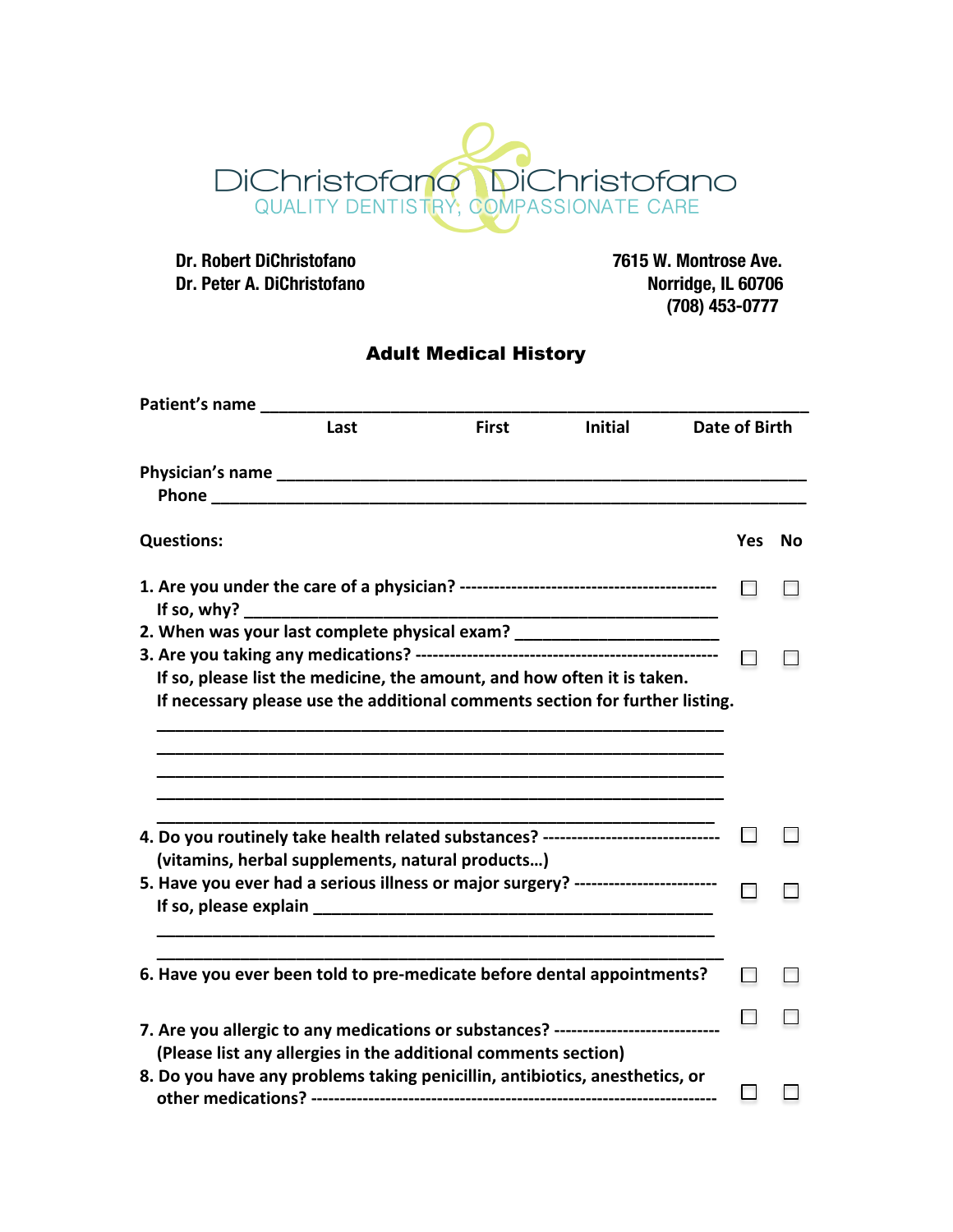| 11. Do you use any birth control medications? -----------------------------------                                                                                                                      |            |    |
|--------------------------------------------------------------------------------------------------------------------------------------------------------------------------------------------------------|------------|----|
| <b>Questions:</b>                                                                                                                                                                                      | <b>Yes</b> | Νo |
| 12. Have you ever been treated for or been told that you have heart<br>disease, had a heart attack, or a heart murmur? --------------------------------                                                |            |    |
| 13. Do you have a pacemaker, an artificial heart valve or been diagnosed                                                                                                                               |            |    |
|                                                                                                                                                                                                        |            |    |
|                                                                                                                                                                                                        |            |    |
| 16. Are you aware of any heart abnormalities? -----------------------------------                                                                                                                      |            |    |
|                                                                                                                                                                                                        | $\Box$     |    |
| 18. Have you ever had any blood transfusions? ----------------------------------                                                                                                                       | п          |    |
| 19. Do you have any blood disorders such as anemia, leukemia, etc --------                                                                                                                             |            |    |
| 21. Have you ever had radiation treatment, and/or chemotherapy for                                                                                                                                     |            |    |
| 22. Have you ever taken Fosamax, Zometa, Actonel, Boniva, Skelid,<br>Didronel, Aredia or any other oral or intravenous treatment<br>(Bisphosphonates) for bone tumors, excessive calcium in your blood |            |    |
|                                                                                                                                                                                                        |            |    |
| 23. Do you have inflammatory diseases, such as arthritis or rheumatism?                                                                                                                                |            |    |
| 24. Do you have any artificial joints/prosthesis or heart valves? --------------                                                                                                                       |            |    |
| 25. Have you ever bled excessively after being cut or injured? -----------------                                                                                                                       |            |    |
| 26. Did you ever have any stomach or ulcer problems?----------------------------                                                                                                                       |            |    |
|                                                                                                                                                                                                        |            |    |
| 28. Did you ever have any respiratory or sinus problems? -----------------------                                                                                                                       |            |    |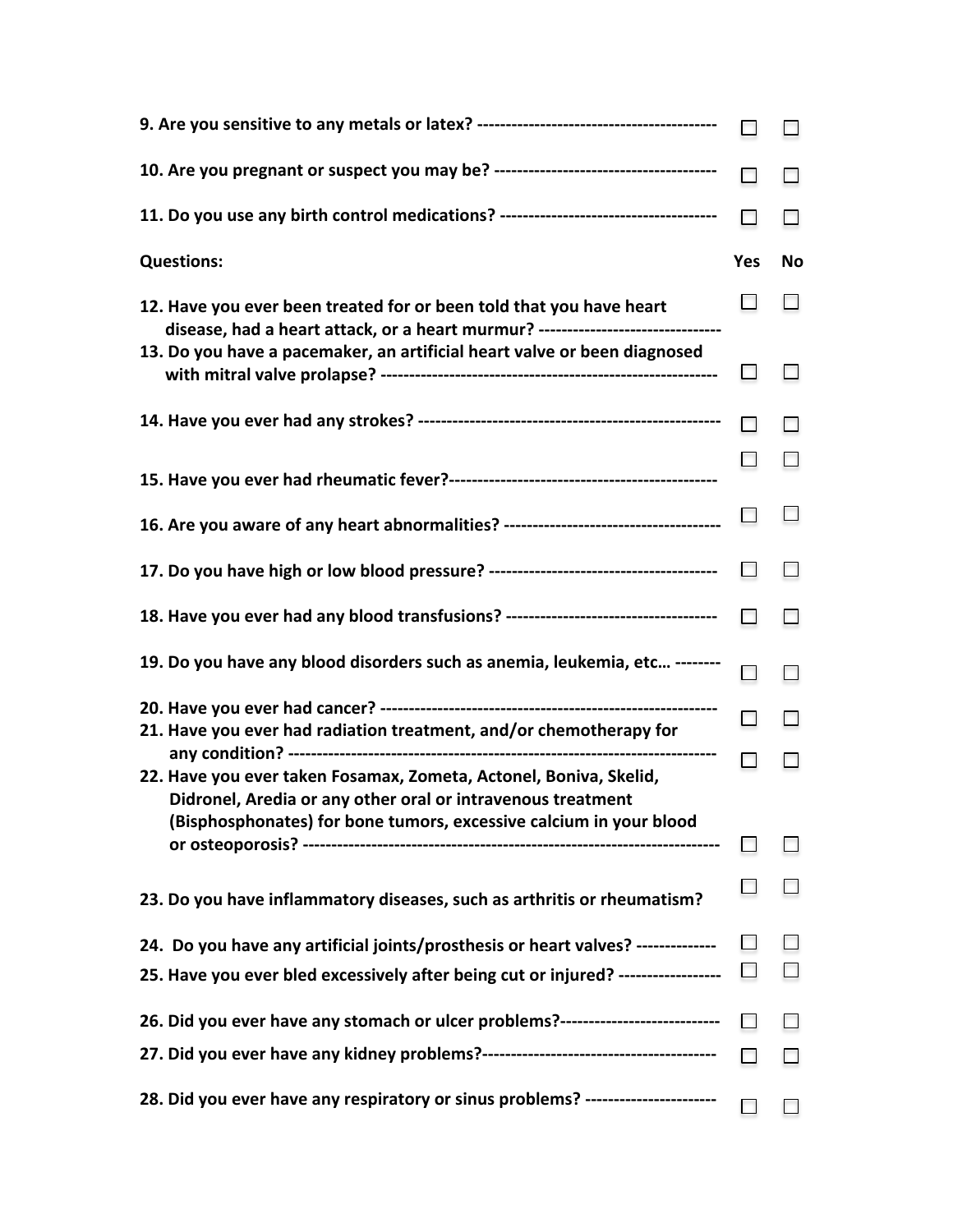| <b>Questions:</b>                                                                                                                                      | Yes    | No     |
|--------------------------------------------------------------------------------------------------------------------------------------------------------|--------|--------|
| 31. Have you ever had or do you test positive for Hepatitis? -------------------                                                                       |        |        |
|                                                                                                                                                        |        |        |
| 32.a. Were you ever told you were borderline or pre-diabetic? -----------                                                                              |        |        |
|                                                                                                                                                        |        |        |
| 34. Do you have asthma or breathing difficulties? --------------------------------                                                                     | п      | $\Box$ |
| 35. Do you have epilepsy or seizure disorders? -----------------------------------                                                                     | $\Box$ |        |
| 36. Do you have or have you ever had a sexually transmitted disease?-------                                                                            |        |        |
|                                                                                                                                                        |        |        |
|                                                                                                                                                        | П.     |        |
| 39. Do you have or have you had tuberculosis(TB)? ------------------------------                                                                       | $\Box$ | $\Box$ |
| 40. Do you smoke, chew, use snuff or any other forms of tobacco? ----------<br>41. Do you regularly consume more than one or two alcoholic beverages a |        |        |
|                                                                                                                                                        | П      |        |
| 42. Do you habitually use controlled substances? --------------------------------                                                                      | п      |        |
|                                                                                                                                                        |        |        |
| 44. Have you ever taken Fen-Phen, Redux, or other appetite suppressant                                                                                 |        |        |
| 45. Do you have any disease condition, or problem not listed? If so, please                                                                            |        |        |
| 46. Is there anything else we should know about your health that we have                                                                               |        |        |
|                                                                                                                                                        |        |        |
|                                                                                                                                                        |        |        |